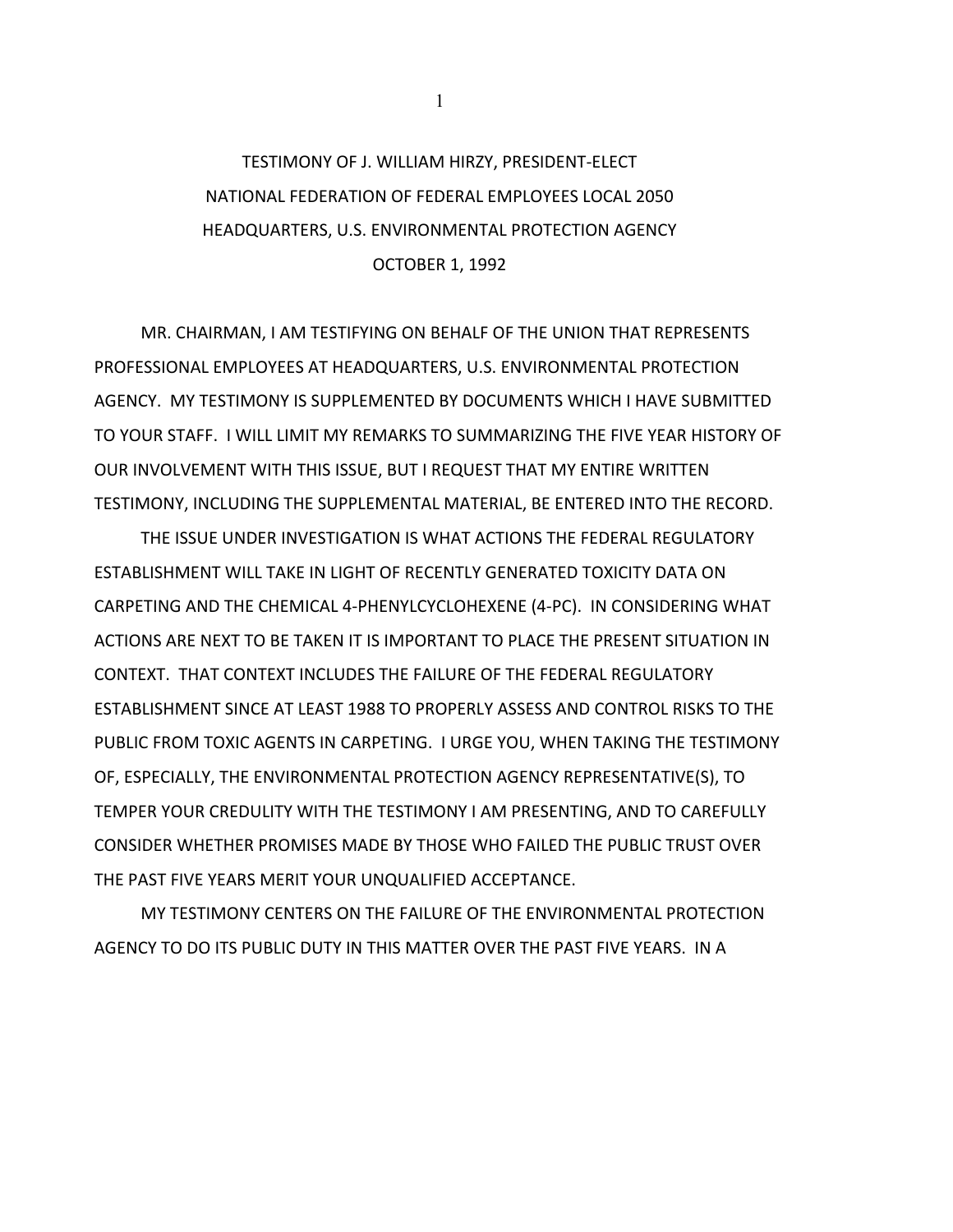NUTSHELL THE FAILURE OF THE FEDERAL REGULATORY ESTABLISHMENT IS PRINCIPALLY A FAILURE OF WILL, COMPOUNDED WITH SOME SIMPLE INCOMPETENCE. I WILL TOUCH ON THESE POINTS BELOW. LET ME BEGIN WITH SOME CHRONOLOGY.

THE UNION'S INTEREST IN THE SUBJECT OF TODAY'S HEARING GOES BACK FIVE YEARS TO OCTOBER 1987, WHEN EPA BEGAN THE INSTALLATION OF ABOUT 27,000 SQUARE YARDS OF CARPET IN THE WATERSIDE MALL (WSM) COMPLEX - THE INSTALLATION WAS COMPLETED IN APRIL 1988. FROM OCTOBER 1987 THROUGH APRIL 1988 THE UNION AND THE AGENCY WERE APPRISED, REPEATEDLY, BY EMPLOYEES AND THEIR SUPERVISORS OF ADVERSE HEALTH EFFECTS RELATED TO INSTALLATION OF THE CARPET.

IN MAY 1988, FOLLOWING A UNION REQUEST TO DO SO, THE AGENCY HALTED THE INSTALLATION, WHICH HAD BEEN SCHEDULED TO INVOLVE MANY MORE THOUSANDS OF SQUARE YARDS OF CARPET. THE UNION REQUESTED EPA TO BEGIN AN INVESTIGATION TO SEE WHETHER REGULATION WAS WARRANTED TO PROTECT NOT ONLY OUR EMPLOYEES, BUT THE PUBLIC AT LARGE, BASED ON THE ADVERSE EFFECTS AMONG EPA WORKERS. THE UNION, WHOSE MEMBERS INCLUDE SENIOR-LEVEL SCIENTISTS WITH MANY YEARS EXPERIENCE IN RISK ASSESSMENT AND RISK MANAGEMENT, BOTH IN GOVERNMENT AND IN THE CHEMICAL INDUSTRY, DEVELOPED A DRAFT STRATEGY FOR THE INVESTIGATION DURING THE SUMMER OF 1988, BUT AGENCY MANAGEMENT TOLD THE UNION IT WAS UNDER NO OBLIGATION TO USE IT, NOR WOULD THEY USE IT, NOR IN FACT, DID THEY EVER USE IT.

IT TOOK EPA MANAGEMENT A FULL YEAR - UNTIL MID 1989 - TO HAVE EVEN A DRAFT STRATEGY OF ITS OWN AVAILABLE FOR REVIEW AND COMMENT. WHEN I, AS SENIOR SCIENTIST OF THE BRANCH RESPONSIBLE FOR THE INVESTIGATION, REVIEWED THE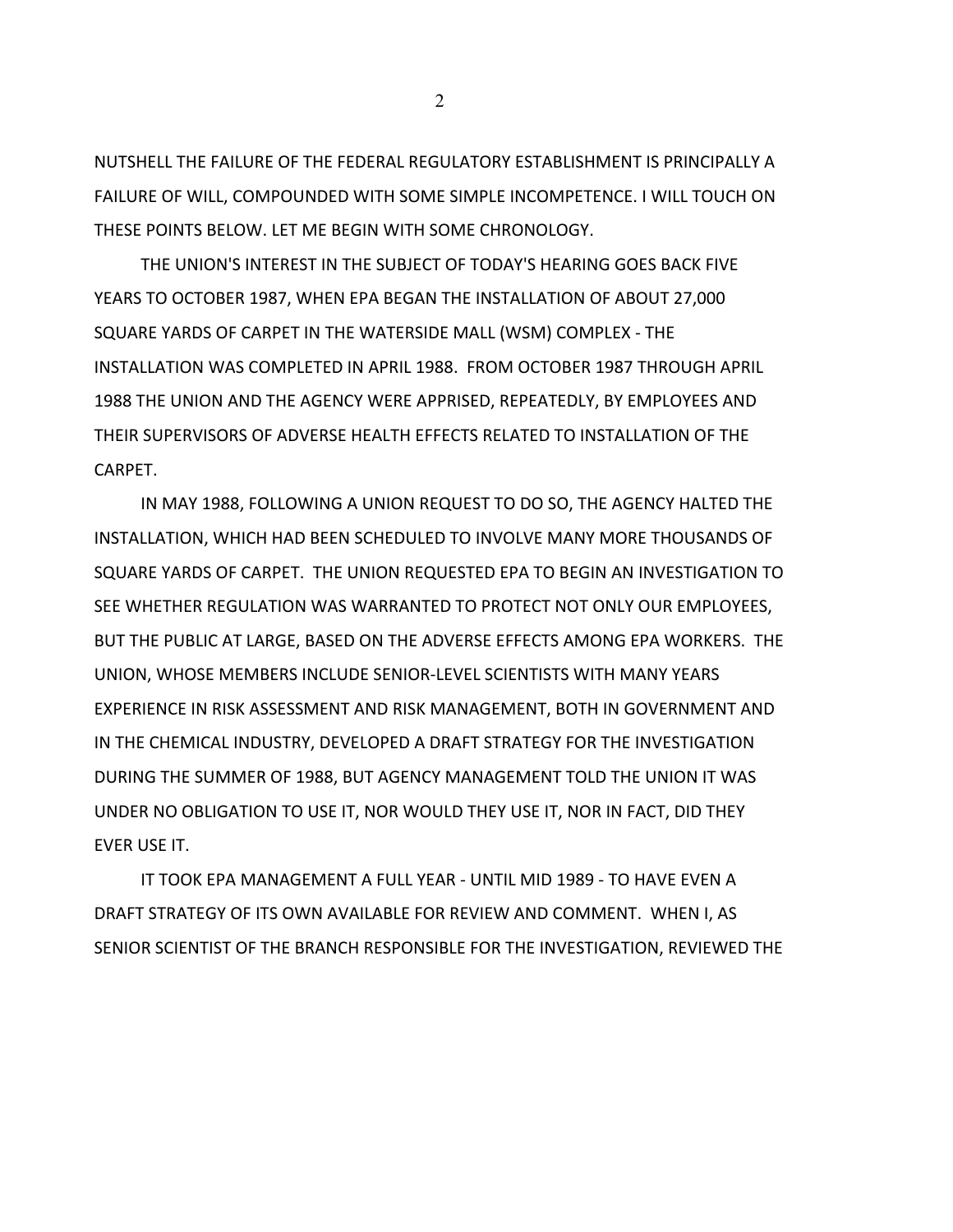STRATEGY AND COMMENTED THAT A MAJOR PROBLEM WAS ITS FAILURE TO USE DATA GATHERED ON THE EPA CASE (EXTENSIVE AIR MONITORING DONE THROUGHOUT 1988 AND CONCURRENT EMPLOYEE HEALTH EFFECT DATA) I WAS ORDERED NOT TO ATTEND ANY MORE MEETINGS OF THE STRATEGY GROUP AND TO KEEP AWAY FROM THE PROJECT IN MY OFFICIAL ROLE AS SENIOR SCIENTIST OF THE BRANCH. WHEN I QUESTIONED THE ORDER AND NOTED THE ETHICAL PROBLEMS OF NOT USING PERFECTLY GOOD DATA TO INVESTIGATE A MATTER WITH SUBSTANTIAL PUBLIC HEALTH IMPLICATIONS, I WAS TOLD BY MANAGEMENT THAT EPA DID "NOT WANT TO GET INVOLVED IN LAWSUITS".

AT THIS POINT THE LIGHT CAME ON FOR ME -- IT APPEARED THAT EPA WOULD NOT PARTICIPATE IN ACTIVITIES THAT WOULD PLACE THE CARPET INDUSTRY AT RISK FROM TORT ACTIONS; "REGULATORY BURDEN" WAS NOT AT ISSUE. THAT IS, IF EPA WERE TO ACKNOWLEDGE THAT CARPET HAD INJURED ITS PEOPLE, IT WOULD IMPLY THAT OTHER CARPET WAS CAPABLE OF INJURING OTHER PEOPLE. AND IF REGULATORY ACTION WERE TAKEN, TORT ACTIONS AGAINST CARPET MANUFACTURERS (AND POSSIBLY THEIR SUPPLIERS) WOULD BE MADE EASIER. FOR EXAMPLE, IF EPA WERE TO SET A STANDARD FOR THE CHEMICAL NOW WIDELY ACKNOWLEDGED TO BE A MAJOR CONTRIBUTOR TO (IF NOT THE SOLE FACTOR IN) CARPET'S TOXIC EFFECTS, VIZ. 4-PC, THEN ALL A PLAINTIFF NEED DO IS SHOW THAT HIS OR HER CARPET CONTAINED MORE THAN THE STANDARD LEVEL OF 4-PC, AND A PRIMA FACIE CASE OF LIABILITY WOULD BE ESTABLISHED. THE THEME OF TORT LIABILITY AVOIDANCE PREDOMINATES THROUGHOUT EPA'S LACK OF EFFECTIVE ACTION ON THIS POINT, AND IS EVEN MORE STRIKING IN THE MATTER OF A FORMAL REQUEST TO TAKE REGULATORY ACTION VIA A PETITION UNDER THE TOXIC SUBSTANCES CONTROL ACT (TSCA), WHICH I WILL COVER BELOW.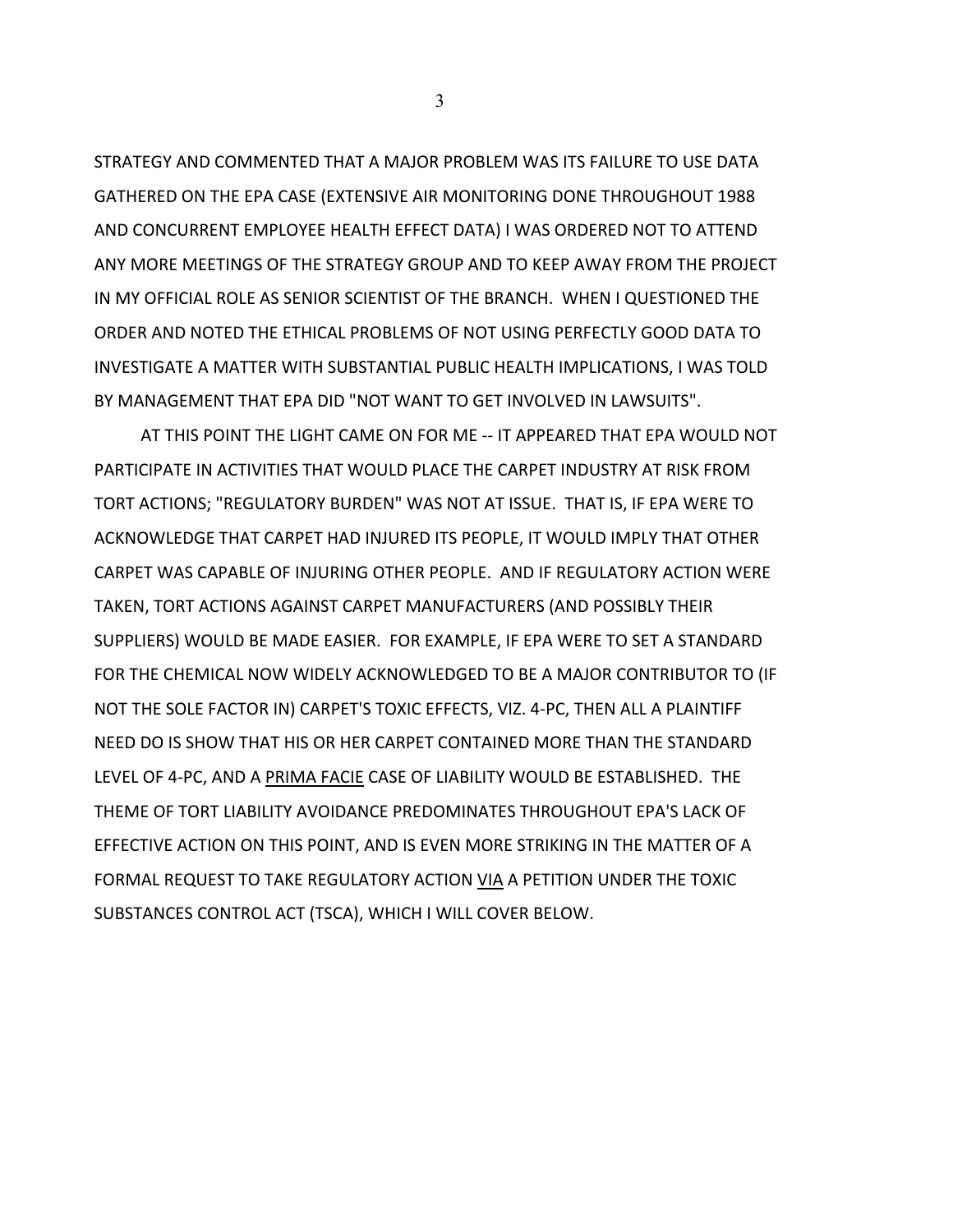EPA'S RELUCTANCE TO TAKE ACTION TO PROTECT THE PUBLIC NOTWITHSTANDING, AS EARLY AS AUGUST 1988 EPA ISSUED AN INTERNAL POLICY BARRING CARPET CONTAINING 4-PC FROM USE IN HEADQUARTERS FACILITIES AND THEN CAREFULLY KEPT THIS INFORMATION FROM THE PUBLIC. (EPA REFUSED A UNION REQUEST TO ROUTINELY PROVIDE THIS INFORMATION TO PEOPLE WHO INQUIRE ABOUT THE RESULTS OF THE "CARPET POLICY DIALOGUE" [SEE BELOW] , STATING THAT, "IF WE GIVE YOU A CHANCE TO HAVE YOUR VIEWS MADE KNOWN TO THE PUBLIC, WE WOULD HAVE TO DO THE SAME FOR OTHER DIALOGUE PARTICIPANTS", THUS ACKNOWLEDGING THE CARPET INDUSTRY'S VETO POWER OVER EPA'S INFORMATION DISSEMINATION ON THIS ISSUE. AGAIN IN THIS CASE, EPA APPEARED TO NOT WANT TO LET THE PUBLIC KNOW ABOUT ITS OWN INTERNAL POLICY ON CARPET, WHICH WAS DETRIMENTAL TO THE INDUSTRY.

HOW MANY CITIZENS HAVE BEEN NEEDLESSLY INJURED BY TOXIC CARPET BECAUSE OF EPA'S PROTECTIVE ATTITUDE TOWARD THE INDUSTRY MAY NEVER BE KNOWN. I REFER YOU, MR. CHAIRMAN, TO YOUR STATE ATTORNEY GENERAL AND THE ATTORNEYS GENERAL OF 25 OTHER STATES (IDENTIFIED IN MY SUPPLEMENTAL SUBMISSION) TO TRY TO ESTABLISH THIS NUMBER. IT IS UNLIKELY THAT EPA WILL EVER SEEK THAT INFORMATION, BASED ON ITS PERFORMANCE TO DATE.

IN 1989 EPA UNDERTOOK A STUDY OF ITS "INDOOR AIR QUALITY PROBLEM" BY CONDUCTING A HEALTH SURVEY AMONG EMPLOYEES AND ADDITIONAL AIR MONITORING. OF COURSE, BY THE TIME THIS AIR MONITORING WAS DONE, NEARLY A YEAR AFTER THE LAST CARPET INSTALLATION, 4-PC LEVELS, WHICH HAD BEEN STEADILY DECLINING THROUGH 1988, WERE AT A NON-DETECTABLE LEVEL. THUS, NOT SURPRISINGLY, NO CORRELATION COULD BE ESTABLISHED BETWEEN ANY SPECIFIC AIR CONTAMINANT AND THE HIGH LEVELS OF EMPLOYEE COMPLAINTS. HOWEVER, BASED ON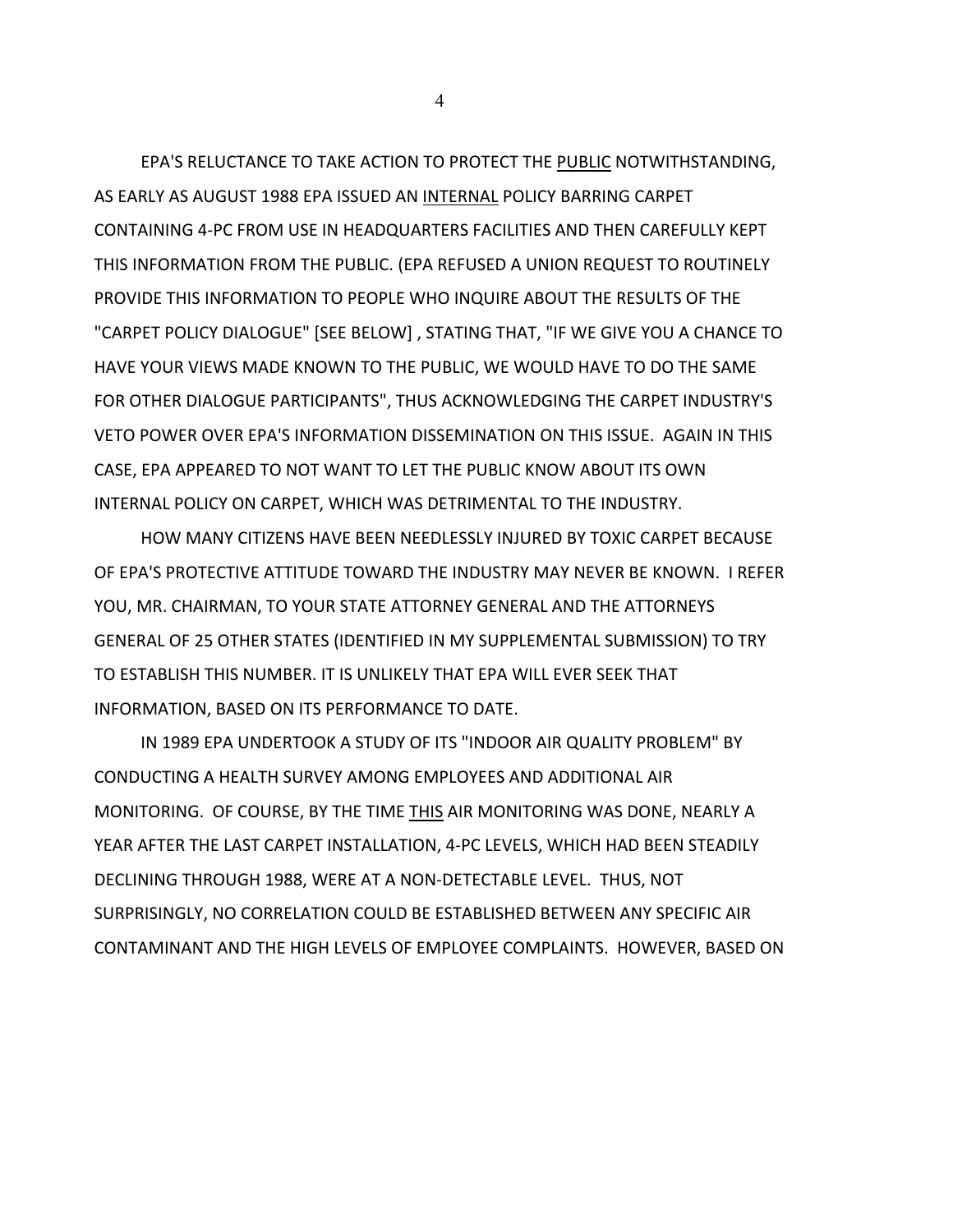UNION COMPLAINTS ABOUT THE STUDY AND THE DEVOTED PROFESSIONALISM OF DR. LANCE WALLACE, ONE OF THE STUDY'S PRINCIPALS, THE DATA ON LOCATIONS OF CARPET AND REPORTS OF CARPET ODORS WERE COMPARED WITH HEALTH COMPLAINT LOCATIONS. THIS TIME, A POSITIVE CORRELATION WAS FOUND LINKING CARPET TO ADVERSE EFFECTS<sup>1</sup>.

CONSISTENT WITH ITS PRIOR HISTORY ON THE SUBJECT EPA, AND ESPECIALLY ITS INDOOR AIR DIVISION UNDER ROBERT AXELRAD AND EILEEN CLAUSSEN, HAS CONTINUED TO ACTIVELY PROMOTE THE FALSE IMPRESSION TO THE PUBLIC<sup>2 3</sup> THAT EPA HAD NO

 2 WHEN MR. PETER CLARK, PRINCIPAL OF MONTPELIER HIGH SCHOOL, ASKED IN LATE 1991 FOR EPA ADVICE ON THE TOXIC CARPET PROBLEMS HE FACED, MR. AXELRAD SENT ONLY INFORMATION INDICTING EPA HAD NO INFORMATION RELATING CARPET TO ADVERSE HEALTH EFFECT, ACCORDING TO MR. CLARK.

 3 EPA HAS ALSO LENT ITS NAME, AS A MEMBER OF "THE CRI INDOOR AIR QUALITY PANEL", TO CRI ADVERTISING MATERIAL PROMOTING FALSE AND MISLEADING INFORMATION ABOUT THE SAFETY OF CARPETING. CRI ADVERTISES THAT CARPET BEARING A "GREEN TAG" MEETS INDOOR AIR QUALITY CRITERIA. THE QUALITY CONTROL PROGRAM BACKING UP THAT CLAIM IS A ONCE-A-YEAR EMISSIONS TEST ON ONE SAMPLE OF A

<sup>&</sup>lt;sup>1</sup>THE MONITORING DONE IN 1988, MENTIONED ABOVE, SHOWED THAT 4-PC WAS THE ONLY SUBSTANCE WHOSE CONCENTRATION DECLINED IN A WAY INDICATIVE OF ITS UNIQUE CONNECTION WITH THE COMPLAINT CARPET. SUBSEQUENT WORK SPONSORED BY THE CARPET AND RUG INSTITUTE (CRI) CONFIRMED THAT 4-PC IS BY FAR THE PREDOMINANT CONTAMINANT PRESENT IN CARPET EMISSIONS AFTER A DAY OR TWO FOLLOWING INSTALLATION. COMPLAINTS LAST WELL BEYOND A FEW DAYS WITH "BAD" CARPET [SEE CRABB & VAN ERT (1984) IN THE SUPPLEMENTAL MATERIAL] NONE OF THESE OBVIOUS LEADS POINTING TO 4-PC WAS FOLLOWED UP BY EPA MANAGEMENT, WHICH CONTINUED INTO 1992 TO CALL 4-PC AN "UNREMARKABLE" CHEMICAL.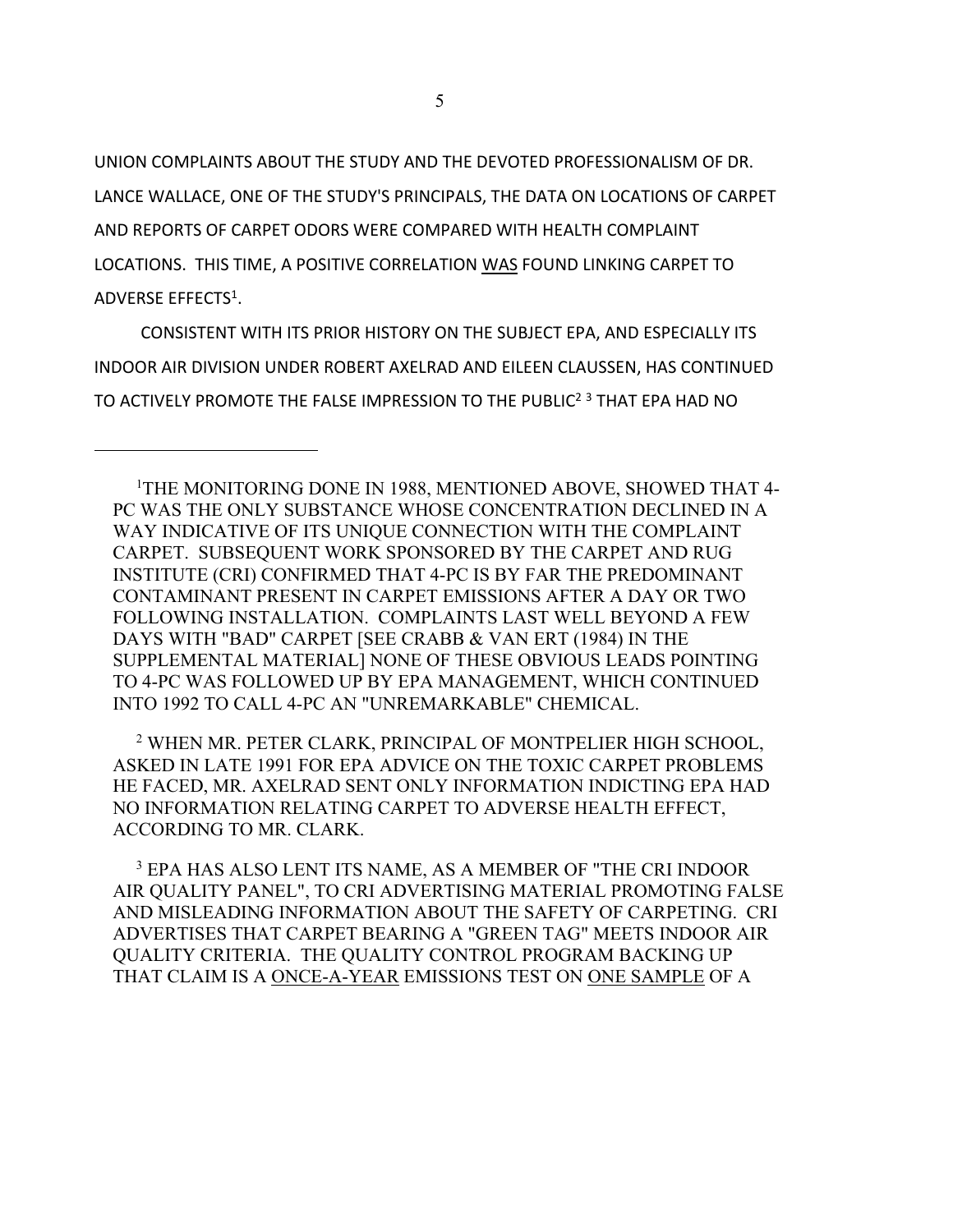KNOWLEDGE OF ANY CONNECTION BETWEEN CARPET AND ADVERSE HEALTH EFFECTS, EVEN AFTER THE LINK WAS ESTABLISHED IN EPA'S OWN HOUSE. IN APRIL 1991 MR AXELRAD WROTE TO NEW YORK ATTORNEY GENERAL ABRAMS, TO THE EFFECT THAT HIS PETITION TO THE CONSUMER PRODUCT SAFETY COMMISSION WAS UNJUSTIFIED, AND A COPY OF THIS INTERVENTION ON BEHALF OF THE CARPET INDUSTRY WAS, OF COURSE, SENT TO CPSC BY MR. AXELRAD. HERE AGAIN WE SEE EPA'S WILL TO TAKE AFFIRMATIVE ACTION TO PROTECT THE CARPET INDUSTRY AND TO DELUDE THE PUBLIC. IT IS SIGNIFICANT THAT MR. AXELRAD - PRIVATELY, IN APRIL 1990 - AND MR. DAVID WEITZMAN, THEN DIRECTOR OF EPA'S HEALTH AND SAFETY DIVISION - IN A SEPTEMBER 1989 NEWSPAPER PIECE- BOTH ACKNOWLEDGED THAT "THE NEW CARPET MADE PEOPLE SICK" AT EPA HEADQUARTERS.

IN JANUARY 1990, DESPAIRING OF EFFECTIVE INITIATIVES BY EPA MANAGEMENT, THE UNION FILED A PETITION UNDER SECTION 21 OF TSCA ASKING EPA TO TAKE REGULATORY ACTION. EPA DENIED THE PETITION, TELLING THE UNION "OFF THE RECORD" THAT IT WOULD NOT GRANT THE PETITION BECAUSE IT WOULD COST THE CARPET INDUSTRY "BILLIONS OF DOLLARS".4 IN MAKING THE DENIAL EPA CITED A "LACK

"GENERIC CARPET", WHICH WILL ENTITLE LITERALLY MILLIONS OF YARDS OF SUBSEQUENT PRODUCTION TO BEAR THE "GREEN TAG" IF THE GENERIC CARPET PASSES THE ONCE-A-YEAR TEST. THE UNION FILED A COMPLAINT WITH THE FEDERAL TRADE COMMISSION ABOUT THIS FALSE ADVERTISING CAMPAIGN AND FILED A GRIEVANCE OVER EPA'S PARTICIPATION IN IT WITH MR. AXELRAD AND MS. CLAUSSEN. NEITHER MR. AXELRAD NOR MS. CLAUSSEN HAS RESPONDED TO THE GRIEVANCE.

 4 THIS SEEMED TO CONFIRM THE THEORY THAT TORT LIABILITY WAS AT THE HEART OF EPA'S DEFENSE OF THE INDUSTRY, SINCE UNDER NO POSSIBLE SCENARIO COULD REGULATION OF 4-PC LEVELS IN FINISHED CARPET COST ANYTHING CLOSE TO THAT AMOUNT. FURTHER, IT IS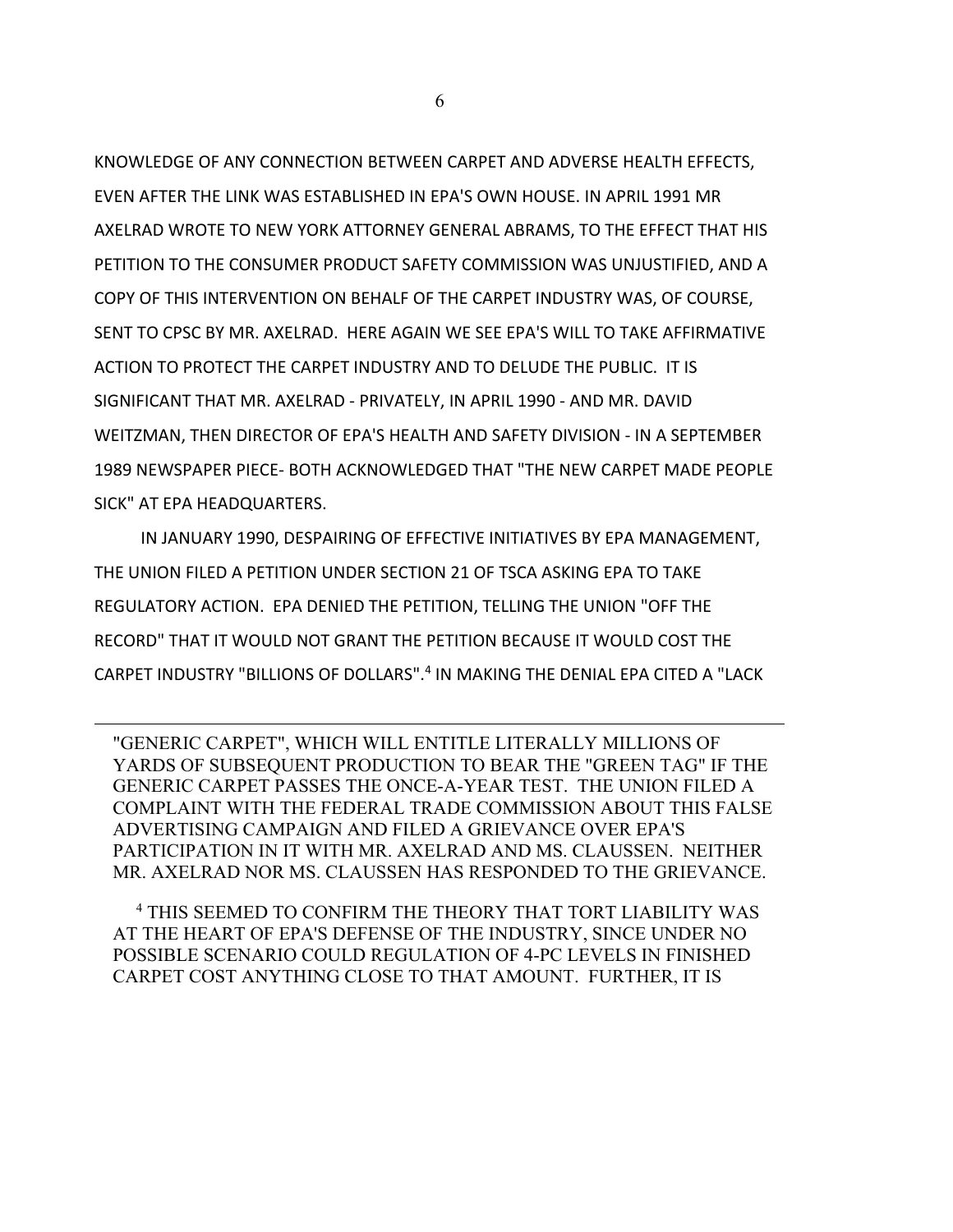OF SCIENTIFIC CERTAINTY" ABOUT WHETHER CARPETS COULD CAUSE INJURY, DEMONSTRATING AGAIN EPA'S MOTIVATION TO PROTECT THE INDUSTRY AND NOT THE PUBLIC, FOR EPA SUCCESSFULLY FOUGHT AGAINST APPLICATION OF THE "SCIENTIFIC CERTAINTY" STANDARD IN COURT WHEN THE CHEMICAL MANUFACTURERS ASSOCIATION RAISED THE "SCIENTIFIC CERTAINTY" ARGUMENT AGAINST A PROPOSED RULEMAKING<sup>5</sup> IN MAKING ITS "LACK OF SCIENTIFIC CERTAINTY" ARGUMENT IN THE FEDERAL REGISTER NOTICE DENYING THE PETITION, EPA ASSERTED THAT THERE WERE NO EPIDEMIOLOGY STUDIES INDICATING ANY RISKS ASSOCIATED WITH CARPETING. BUT A LITERATURE SEARCH SUBSEQUENT TO THE DENIAL REVEALED THAT THERE WERE THREE EPIDEMIOLOGY STUDIES INDICATING EXCESS DEATH RATES AMONG CARPET PRODUCTION WORKERS<sup>6</sup>

INDICATIVE OF HIGH LEVEL LOBBYING BY THE CARPET INDUSTRY IN THAT THE FIGURE OF "BILLIONS OF DOLLARS" IS UNLIKELY TO HAVE ARISEN FROM ANY EPA ANALYSIS.

 5 SEE CHEMICAL MANUFACTURERS ASSOCIATION V. EPA, 859 F. 2d 977, 986 [D.C. CIR. 1988]. EPA SUCCESSFULLY ARGUED THAT A "REASONABLE BASIS TO CONCLUDE" STANDARD WAS SUFFICIENT TO REGULATE UNDER TSCA, CITING LEGISLATIVE HISTORY FOR SUPPORT.

 6 TWO OF THESE STUDIES SHOWED EXCESS DEATHS FROM CHRONIC LYMPHOCYTIC LEUKEMIA, A LESION OF THE IMMUNE SYSTEM. IT IS THE IMMUNE SYSTEM THAT IS HYPOTHESIZED TO BE A LOCUS OF INDUCTION/EXPRESSION OF MULTIPLE CHEMICAL SENSITIVITY (MCS) BY LEADING RESEARCHERS INTO THE PHENOMENON. MCS IS THE MOST SEVERE OF THE TOXIC EFFECTS OF "BAD" CARPET, AS OTHER TESTIMONY TODAY WILL SHOW, AND AS DEMONSTRATED BY ITS APPEARANCE AMONG INJURED EPA HEADQUARTERS EMPLOYEES.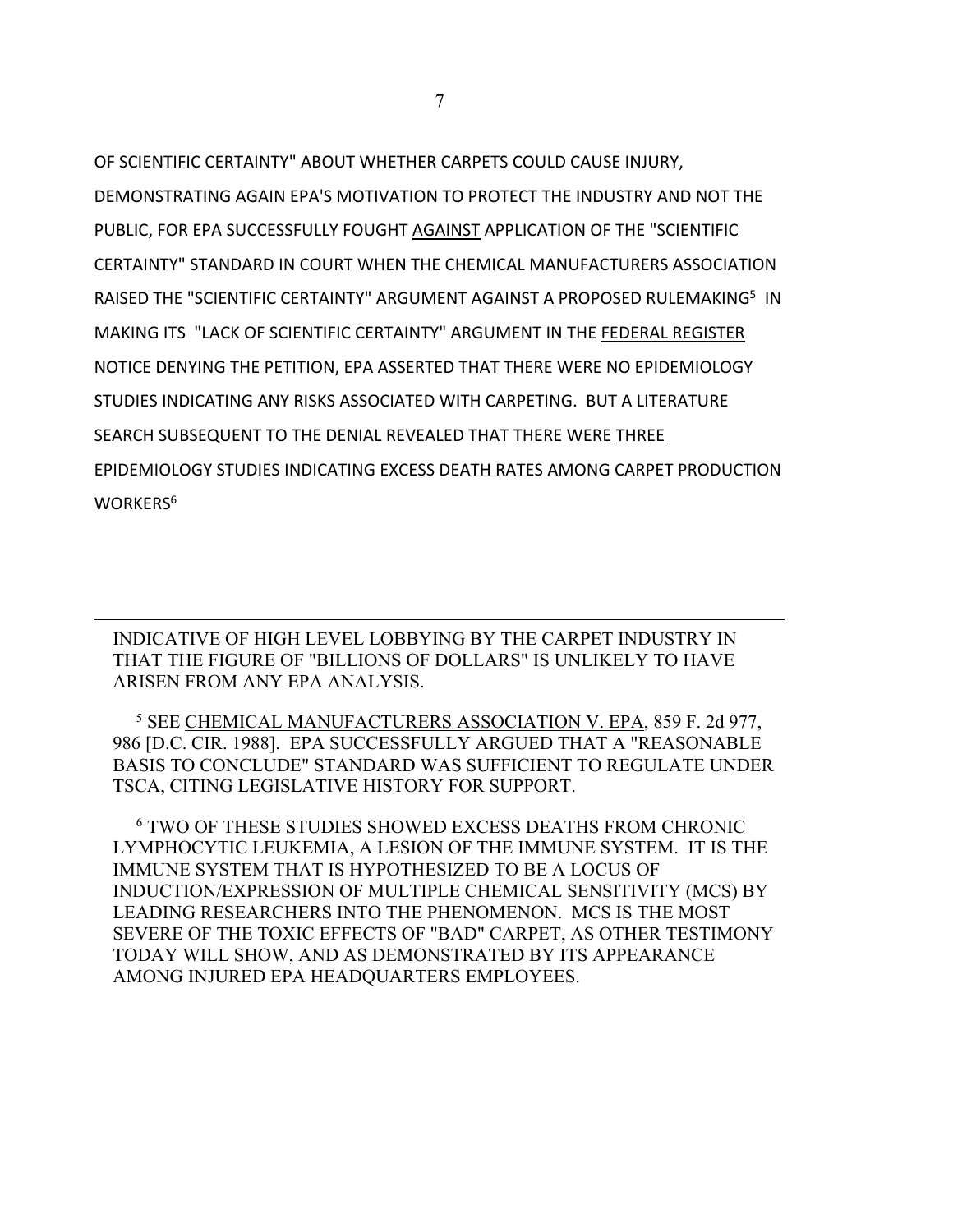SO INSTEAD OF TAKING REGULATORY ACTION, EPA CONVENED A "CARPET POLICY DIALOGUE" AND INVITED THE UNION TO PARTICIPATE.<sup>7</sup> IN SPITE OF HAVING CHARGED THE DIALOGUE TO INVESTIGATE CARPET EMISSIONS AND SEEK WAYS TO REDUCE THEM, EPA MANAGEMENT CONSISTENTLY REFUSED TO SUPPORT EFFORTS THAT WOULD HAVE REQUIRED EMISSIONS TESTING TO IDENTIFY THE COMPOUNDS EMITTED. NEEDLESS TO SAY, CRI DID NOT WANT TO HAVE TO IDENTIFY THE EMITTED CHEMICALS, AND THE PROGRAM ULTIMATELY ACCEPTED BY THE DIALOGUE DID NOT REQUIRE IDENTIFICATION. THAT WAS WHY THREE OF US DIALOGUE PARTICIPANTS<sup>8</sup> FILED A MINORITY REPORT ON THE MATTER.

EPA'S ACTIVITIES ON BEHALF OF THE CARPET INDUSTRY IN THE DIALOGUE REACHED ITS ZENITH IN SEPTEMBER 1991 AND THE MONTHS FOLLOWING. DURING THIS PERIOD EPA SOUGHT TO KEEP THE UNION OFF THE LIST OF THOSE WHO WOULD BE IDENTIFIED ON THE DIALOGUE'S CHIEF PUBLIC COMMUNICATION INSTRUMENT - A BROCHURE TARGETED FOR RETAIL CARPET OUTLETS - AS SOURCES FOR FURTHER INFORMATION. THE SUPPLEMENTAL MATERIAL CONTAINS MEMORANDA AND LETTERS DEMONSTRATING

 8 MR HAL LEVIN, RESEARCH ARCHITECT AND EXPERT ON INDOOR AIR POLLUTION AND KATHERINE COX, REPRESENTING THE AMERICAN FEDERATION OF STATE, COUNTY AND MUNICIPAL EMPLOYEES WERE THE OTHER TWO MINORITY REPORT SIGNERS.

 <sup>7</sup> THEN HAVING TENDERED THE INVITATION IN AUGUST 1990, EPA SOUGHT TO INVOKE 18 USC 205 AGAINST ME IN MARCH 1991 FOR HAVING ACCEPTED THE INVITATION TO REPRESENT THE UNION AT THE TABLE, AFTER I HAD TAKEN POSITIONS AT THE DIALOGUE NOT TO EPA MANAGEMENT'S LIKING, E.G. FILING A MINORITY REPORT ALONG WITH TWO OTHER PARTIES ON THE CARPET TESTING PROGRAM.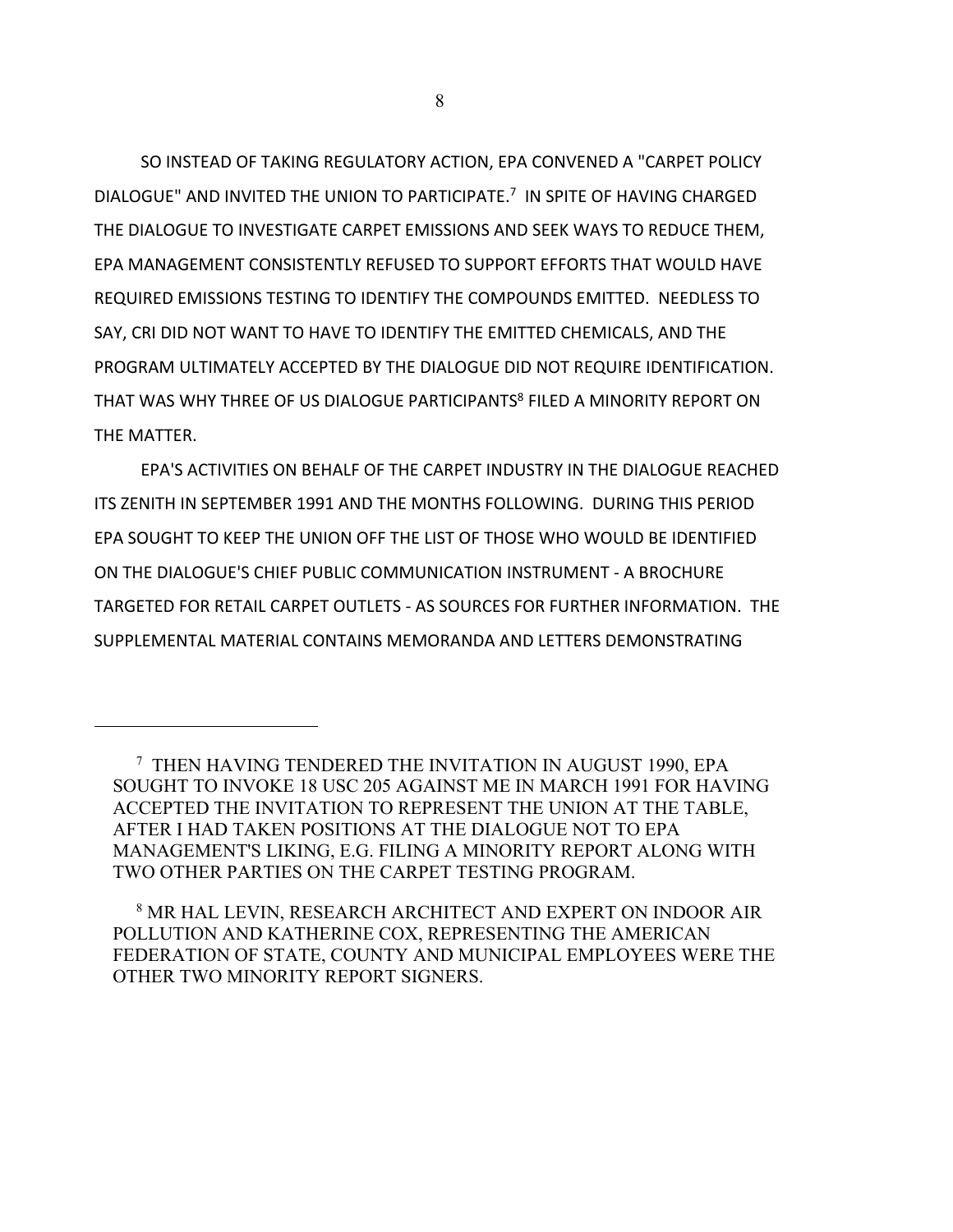EPA'S ROLE IN MAKING INFORMATION ADVERSE TO THE CARPET INDUSTRY AS HARD TO REACH BY CONSUMERS AS LEGALLY POSSIBLE.

DURING THE COURSE OF THE DIALOGUE I RECALL HAVING HEARD AN EPA SPOKESMAN REFER TO THE "FIFTH CRANIAL NERVE" ASSAY. THIS ASSAY, KNOWN TO THE TOXICOLOGICAL COMMUNITY AT LEAST SINCE 1981 WHEN YVES ALARIE PUBLISHED A COMPREHENSIVE ARTICLE ON IT IN ENVIRONMENTAL HEALTH PERSPECTIVES, IS THE ASSAY WHICH ROSALIND ANDERSON HAS PIONEERED IN CARPET TOXICITY ASSESSMENTS. IT ASSAYS A SUBSTANCE'S CAPACITY TO CAUSE IRRITATIVE RESPONSES IN MICE AND HUMANS. SINCE EPA WAS AWARE THAT 4-PC WAS AN IRRITANT CHEMICAL BASED ON ITS OWN PROBLEMS WITH IT, THE AGENCY SHOULD HAVE REQUIRED THIS TEST TO HAVE BEEN RUN IN ADDITION TO THE 1989 RAT STUDIES DONE BY DOW, UPON WHICH IT RELIED UNTIL THIS MONTH TO ASSERT THAT "4-PC IS AN UNREMARKABLE CHEMICAL".

IN SUMMARY, EPA FAILED FROM THE BEGINNING OF ITS INVOLVEMENT IN THIS MATTER TO DO ITS DUTY TO THE PUBLIC. INSTEAD OF SERVING THE PUBLIC INTEREST IT CHOSE TO AFFIRMATIVELY SERVE THE INTEREST OF CARPET MANUFACTURERS AND THEIR SUPPLIERS. BUT, AS RICHARD FEYNMANN NOTED IN HIS ROLE AS AN INVESTIGATOR OF THE CHALLENGER DISASTER, "NATURE CANNOT BE FOOLED", AND THE CHICKENS OF EPA'S COMPOUND FAILURES HAVE COME HOME TO ROOST IN ROSALIND ANDERSON'S RESEARCH (AND THE GROWING CHORUS OF RAGE FROM INJURED CITIZENS). CARPET, AIR FROM CARPET INSTALLATION ROOMS, AND 4-PC ITSELF HAVE NOW ALL BEEN SHOWN TO BE HIGHLY TOXIC, INDEED LETHAL, TO MICE.

I CANNOT CLOSE WITHOUT POINTING OUT THAT THE PROFESSIONALS' UNION AT EPA, LOCAL 2050 OF THE NATIONAL FEDERATION OF FEDERAL EMPLOYEES, MAINTAINED UNRELENTING PRESSURE ON THIS ISSUE SINCE APRIL 1988. WITHOUT THE UNION'S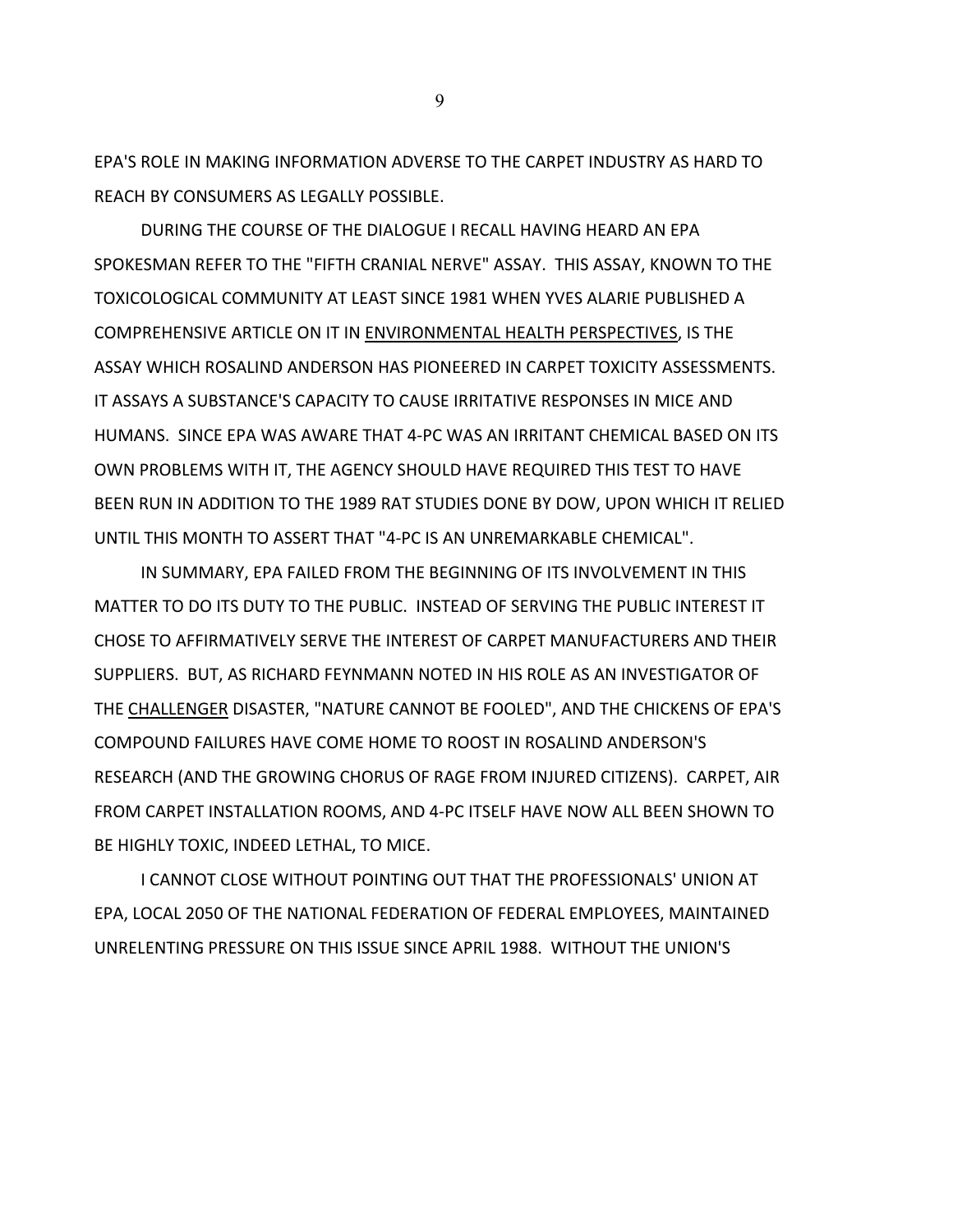ACTIVE EFFORTS TO CONSTANTLY CONFRONT EPA WITH THE IMPLICATIONS OF ITS BEHAVIOR - AND THE RESULTANT PUBLIC AWARENESS OF THE ISSUE VIA THE TSCA PETITION AND OTHER WORK - THIS PROBLEM WOULD PROBABLY HAVE SIMPLY FADED FROM VIEW. THE CIVIL SERVICE PROFESSIONAL TAKES PRIDE IN HIS OR HER WORK, AND BURNS WITH DESIRE TO SEE IT TRANSLATED TO THE PUBLIC GOOD. WE HAVE HAD TO DO THIS IN THE CARPET MATTER AS UNION OFFICIALS RATHER THAN AS EPA EMPLOYEES, AS WE WOULD HAVE PREFERRED.

AS I STATED AT THE OUTSET, EPA DOES NOT SEEM, BASED ON ITS RECORD, WORTHY OF UNQUALIFIED PUBLIC CONFIDENCE AS FAR AS CONTROLLING RISKS FROM CARPETS IS CONCERNED. AS ONE METHOD OF KEEPING TABS ON EPA'S CARPET-RELATED WORK IN THE COMING MONTHS WE SUGGEST THAT YOU REQUIRE QUARTERLY REPORTS OF PROGRESS FROM EPA ON THIS SUBJECT. FURTHER, AS THE UNION SERVED AS ONE SET OF EYES AND EARS AND ONE VOICE OF THE PUBLIC CONSCIENCE ON THE CARPET POLICY DIALOGUE, WE WOULD BE HAPPY TO DO SO AGAIN BY PARTICIPATING IN THE PLANNING AND EXECUTION OF RESEARCH AND RISK ASSESSMENT AND RISK MANAGEMENT ACTIVITIES ON CARPET IN THE COMING MONTHS<sup>9</sup>. WE ASK YOUR SUPPORT IN SEEING THAT THIS TAKES PLACE.

FINALLY, MR. CHAIRMAN, WHAT WILL THE CONGRESS OF THE UNITED STATES DO TO HOLD ACCOUNTABLE THOSE MANAGEMENT OFFICIALS AT EPA WHO ARE RESPONSIBLE FOR NEEDLESS INJURIES TO CITIZENS? AND WHAT WILL THE CONGRESS OF THE UNITED STATES DO TO SEE THAT THOSE NOW SUFFERING ARE COMPENSATED?

 <sup>9</sup> WE BELIEVE OUR RECORD, AS SHOWN IN THIS TESTIMONY AND ITS SUPPLEMENTS, DEMONSTRATES OUR WILL AND OUR ABILITY TO WORK,